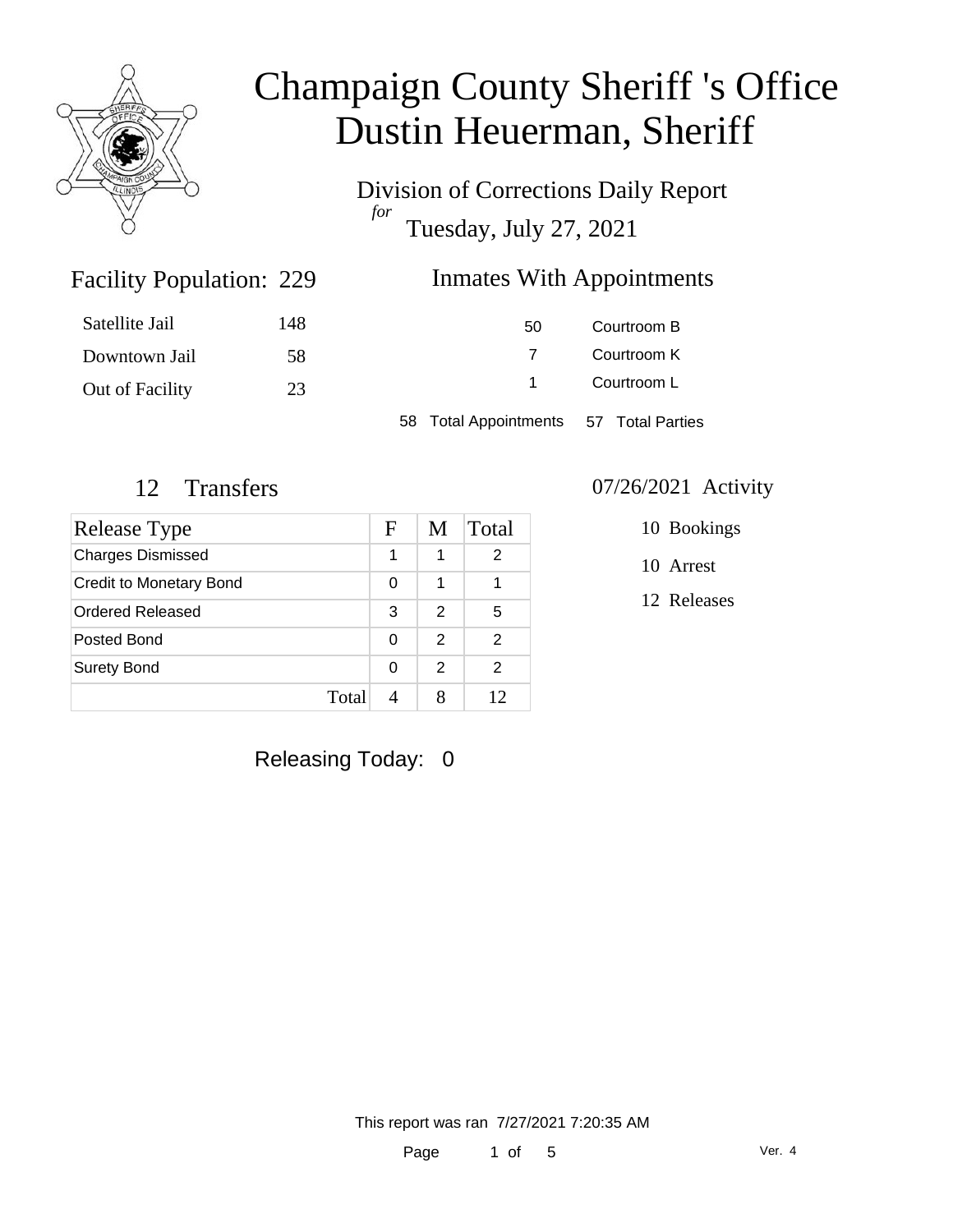

Division of Corrections Daily Report *for* Tuesday, July 27, 2021

### Custody Status Count

- Electronic Home Dentention 21
	- Felony Arraignment 9
		- Felony Other 3
	- Felony Pre-Sentence 5
		- Felony Pre-Trial 129
	- Felony Sentenced CCSO 10
	- Felony Sentenced IDOC 19
		- Hold Other 5
		- Hold Sentenced IDOC 1
	- Misdemeanor Arraignment 3
		- Misdemeanor Pre-Trial 3
			- Petition to Revoke 5
			- Remanded to DHS 14
				- Traffic Pre-Trial 1
		- Traffic Sentenced CCSO 1
			- Total 229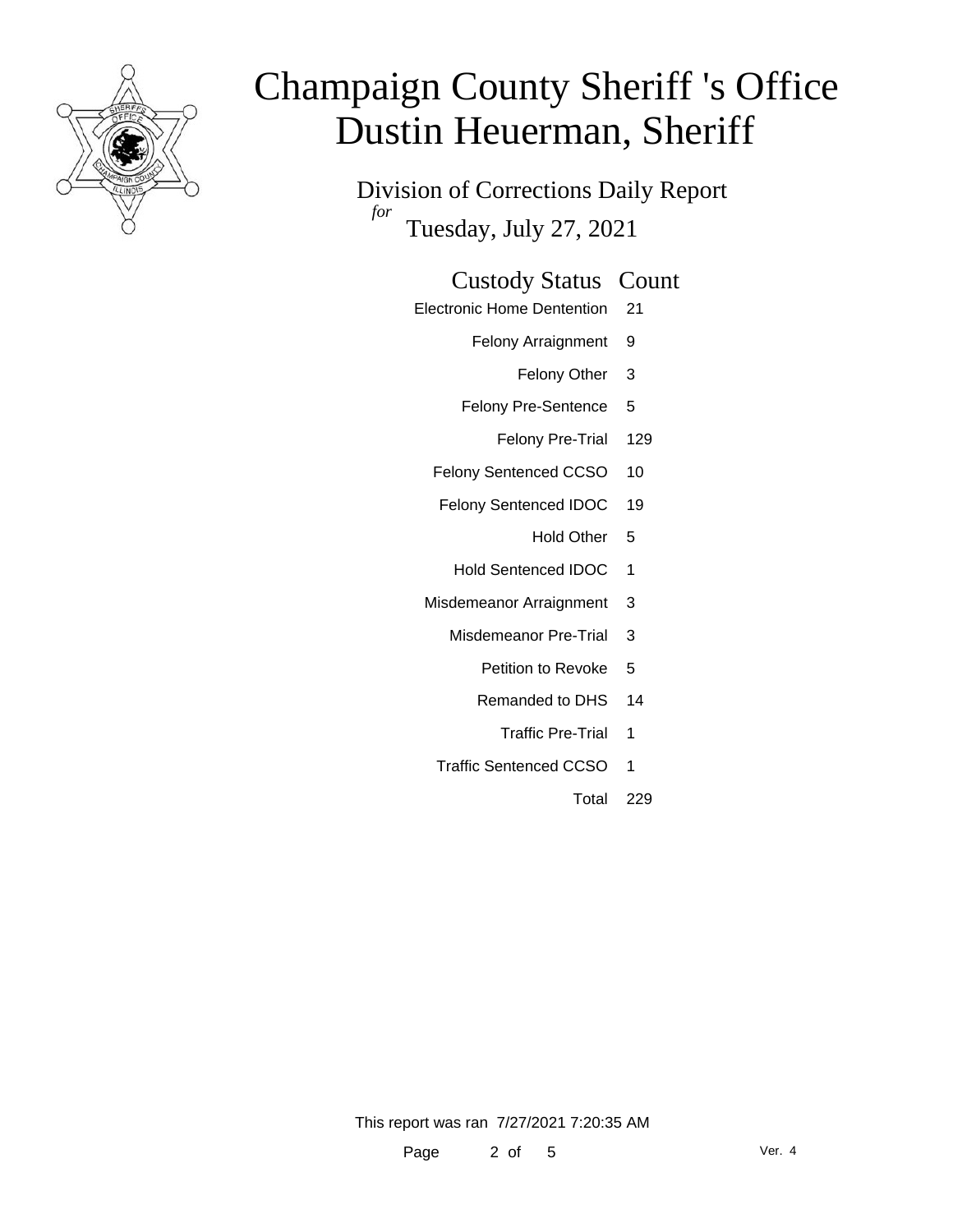

Division of Corrections Daily Report *for* Tuesday, July 27, 2021

### Inmates With Appointments

| Jailing Party Name                          | Location    | Number of Records / Node |
|---------------------------------------------|-------------|--------------------------|
| ACKERMAN, CODY JAMES                        | Courtroom B | 1 / Downtown Jail        |
| <b>BEASLEY, TYACEON LAMARR</b>              | Courtroom B | 1 / Satellite Jail       |
| BENNETT, JOHN MICHAEL                       | Courtroom B | 1 / Satellite Jail       |
| <b>BOOKER, STEPHON MONTELL</b>              | Courtroom B | 1 / Satellite Jail       |
| <b>BROWN, DANTE MAURICE</b>                 | Courtroom B | 1 / Satellite Jail       |
| CAGE, XENA                                  | Courtroom K | 2 / Satellite Jail       |
| CAIN, ISAIAH DEPRIEST                       | Courtroom B | 1 / Satellite Jail       |
| CAMPBELL, KEITH KNAQEEB                     | Courtroom B | 1 / Satellite Jail       |
| CASH, JOSE ANTONIO                          | Courtroom L | 1 / Downtown Jail        |
| CHATMAN, MICHAEL DAISEAN                    | Courtroom B | 1 / Downtown Jail        |
| <b>CRAIG, ANTOINE DARRELL</b>               | Courtroom B | 1 / Downtown Jail        |
| <b>CROSS, PATRICK DONTRELLE</b>             | Courtroom B | 1 / Satellite Jail       |
| DAVIS, TAVEON CORNELIUS                     | Courtroom B | 1 / Downtown Jail        |
| DEELEY, TERRY WAYNE                         | Courtroom B | 1 / Satellite Jail       |
| DIGGS, DEMARKUS ALONZO                      | Courtroom B | 1 / Downtown Jail        |
| DOMINGO-CASTANEDA, FRANCISCO                | Courtroom B | 1 / Downtown Jail        |
| DORRIS, LORENZO                             | Courtroom B | 1 / Satellite Jail       |
| DYE, KENNE YAKIEM                           | Courtroom B | 1 / Satellite Jail       |
| FORD, CHRISTIAN MICHAEL<br><b>ALEXANDER</b> | Courtroom B | 1 / Downtown Jail        |
| FRANDLE, MARK RYAN                          | Courtroom B | 1 / Satellite Jail       |
| GARY, XAVIER LAMAR                          | Courtroom B | 1 / Satellite Jail       |
| GORDON, DAMON JAY                           | Courtroom B | 1 / Downtown Jail        |
| HAYES, CAMERON TAYLOR MALEEK                | Courtroom B | 1 / Downtown Jail        |
| JACKSON, STEVE ALLEN                        | Courtroom B | 1 / Satellite Jail       |
| JOHNSON, MELVIN LEE                         | Courtroom B | 1 / Satellite Jail       |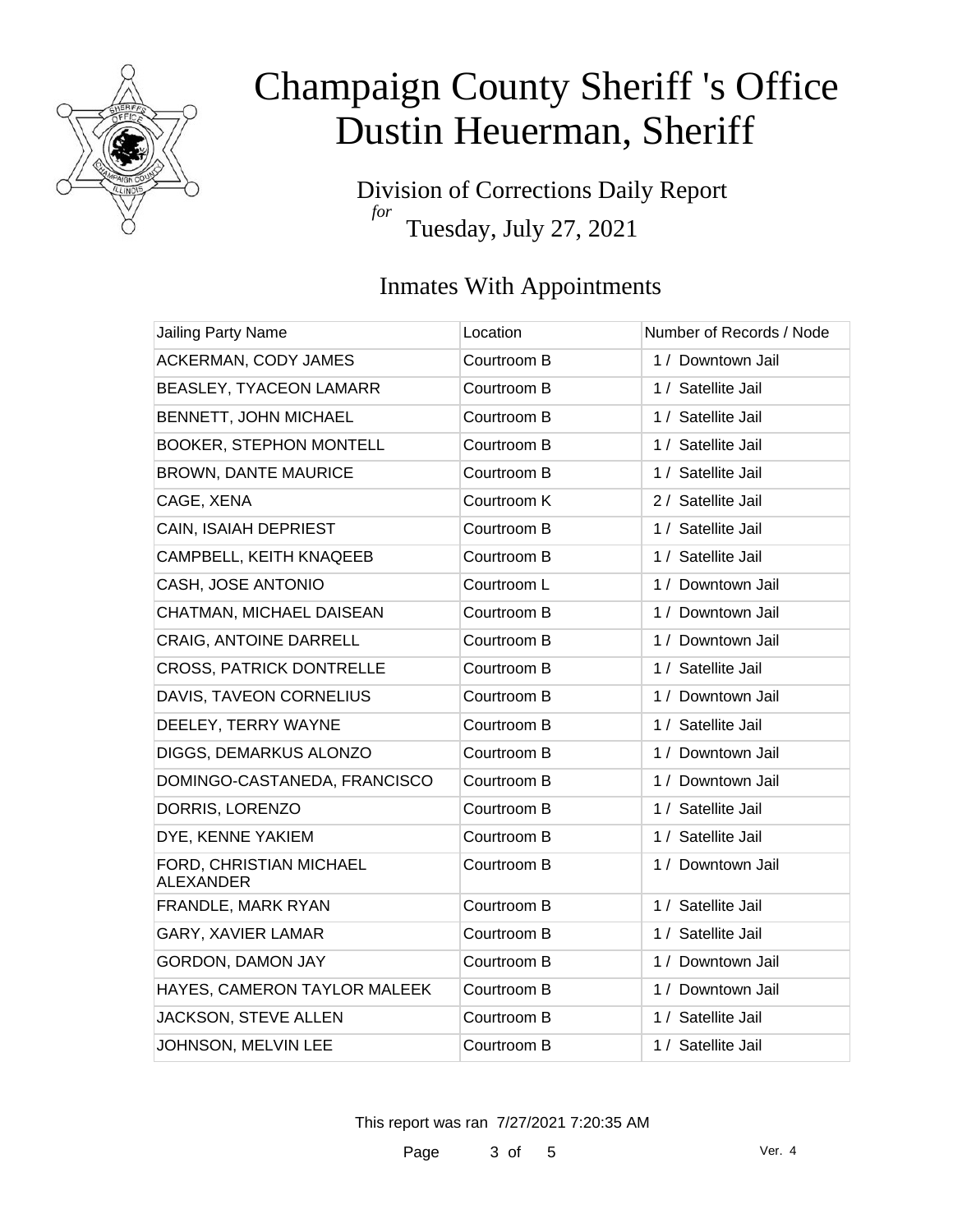

#### Division of Corrections Daily Report *for*

Tuesday, July 27, 2021

| JONES, CARLOS ANTONIO               | Courtroom B | 1 / Downtown Jail  |
|-------------------------------------|-------------|--------------------|
| JONES, JAVON COTTRELL               | Courtroom B | 1 / Downtown Jail  |
| KIMBALL-JOHNSON, DEANDRE M          | Courtroom K | 1 / Satellite Jail |
| LARSON, JEREMY RYAN                 | Courtroom K | 1 / Satellite Jail |
| LARUE, TERENCE TRAMEL               | Courtroom B | 1 / Satellite Jail |
| LILLARD, LAWRENCE TYRONE            | Courtroom B | 1 / Satellite Jail |
| LOCKETT, TEVIN MARQUEZ LAWRENC      | Courtroom B | 1 / Satellite Jail |
| LORENZO-MATEO, DIEGO                | Courtroom B | 1 / Satellite Jail |
| MCGAHA, CHRISTOPHER D               | Courtroom B | 1 / Satellite Jail |
| MILES, DARRION ANTONIO KEVONTA      | Courtroom B | 1 / Downtown Jail  |
| MILES, DEVLON VON, Junior           | Courtroom B | 1 / Downtown Jail  |
| MOCKBEE, KRISTOPHER ALLEN           | Courtroom B | 1 / Satellite Jail |
| NORMAN, SHANNON LAMOND              | Courtroom B | 1 / Satellite Jail |
| PERKINS, ERETHEAL                   | Courtroom B | 1 / Downtown Jail  |
| ROBINSON, DONTRELL DEVON            | Courtroom B | 1 / Downtown Jail  |
| ROBINSON, JACOBE JAMES              | Courtroom B | 1 / Satellite Jail |
| ROBINSON, LEON SOLOMON              | Courtroom B | 1 / Downtown Jail  |
| RUNGE, ANDRE MARSEAN                | Courtroom B | 1 / Satellite Jail |
| SCHINDLER, RICHARD ALLEN            | Courtroom B | 1 / Satellite Jail |
| SIMMONS, MICHAEL JAMAL              | Courtroom B | 1 / Satellite Jail |
| STANTON, JARRED                     | Courtroom K | 1 / Satellite Jail |
| STOVER, ANDREW WADE                 | Courtroom B | 1 / Downtown Jail  |
| TIPSORD, NOAH LEE                   | Courtroom B | 1 / Satellite Jail |
| TOMS, ANDREW CHUCKY                 | Courtroom B | 1 / Satellite Jail |
| TORRES-NEGRON, JUAN CARLOS          | Courtroom B | 1 / Satellite Jail |
| WADE, DONTE L                       | Courtroom B | 1 / Satellite Jail |
| <b>WASHINGTON, MARCEDELL PIERRE</b> | Courtroom B | 1 / Satellite Jail |
| <b>WATSON, DUSTIN MIKEL</b>         | Courtroom K | 1 / Satellite Jail |
| WHITSON, HUNTER ADRIAN              | Courtroom B | 1 / Satellite Jail |